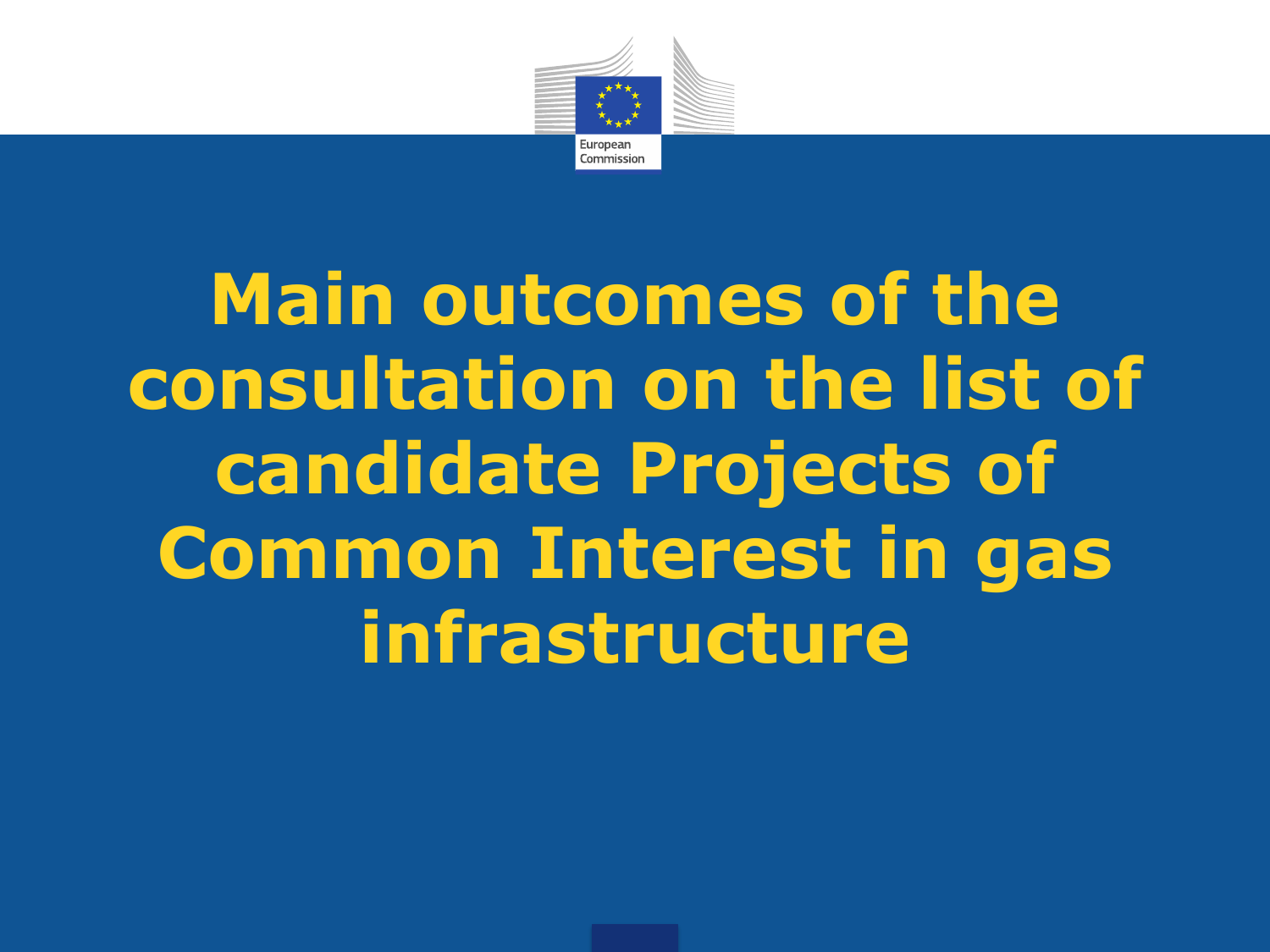

### The consultation on candidate projects: part of the PCI process

### Consultation on the list of candidate for the 5th Projects of **Common Interest in electricity and gas infrastructure**

#### PAGE CONTENTS

**Consultation period** 

Target group(s)

Objective of the consultation

How to submit your contribution

**Consultation documents** 

**Contact details** 

#### **Consultation period**

14 January 2021 to 8 April 2021

#### Target group(s)

Public authorities, Member States authorities, individual companies, industry associations, Small and Medium Enterprises(s), consumer organisations, trade unions, NGOs, environmental organisations, consultancies, workers and employers' federations, other relevant stakeholders and citizens.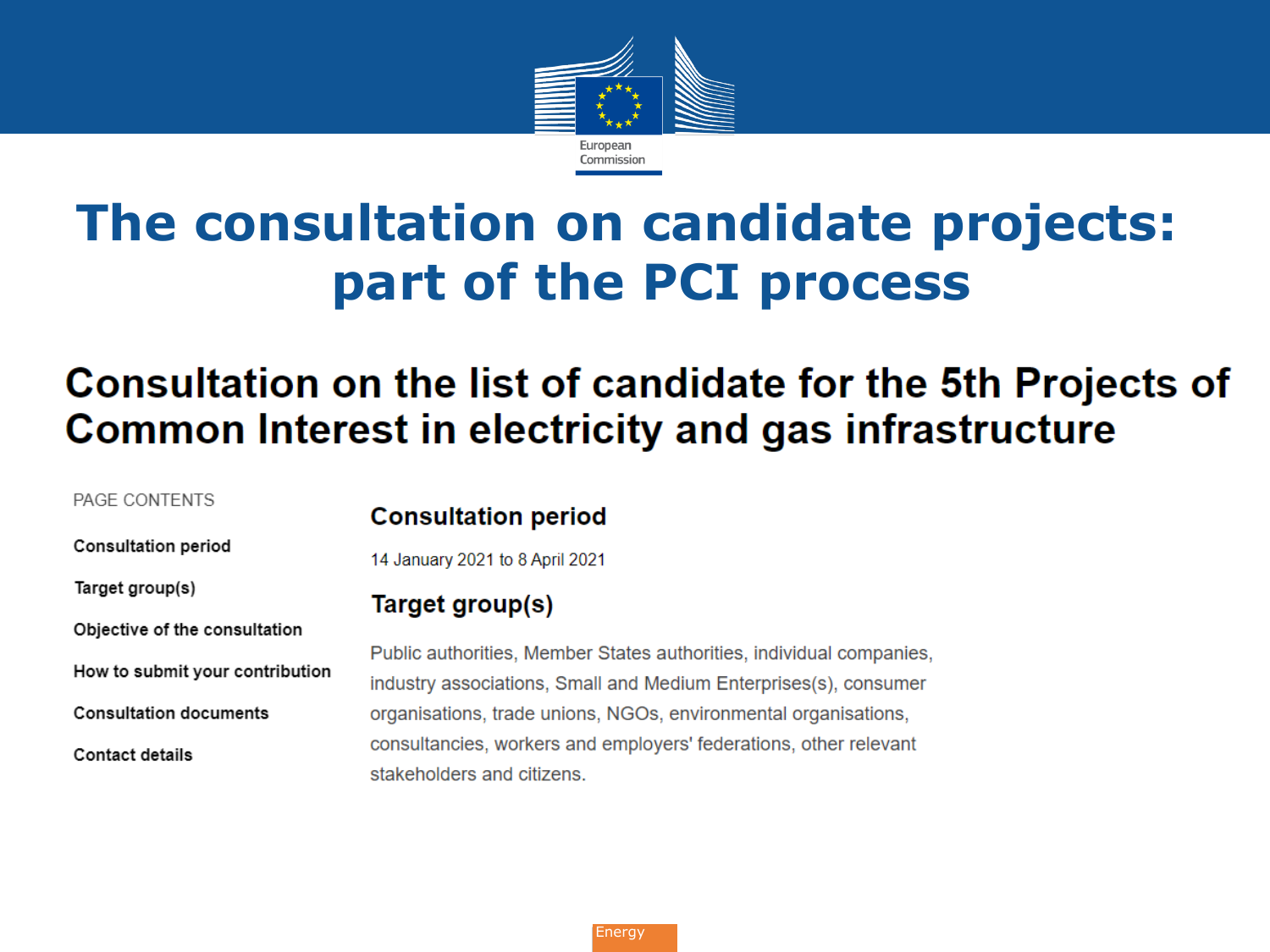

## **The aim of the consultation**

To establish a need for a proposed Project of Common Interest from an EU **energy policy perspective**:

• \***In your opinion, is a candidate project in gas infrastructure significantly contributing to market integration/sustainability/security of supply/competition and therefore needed from an EU energy policy perspective?**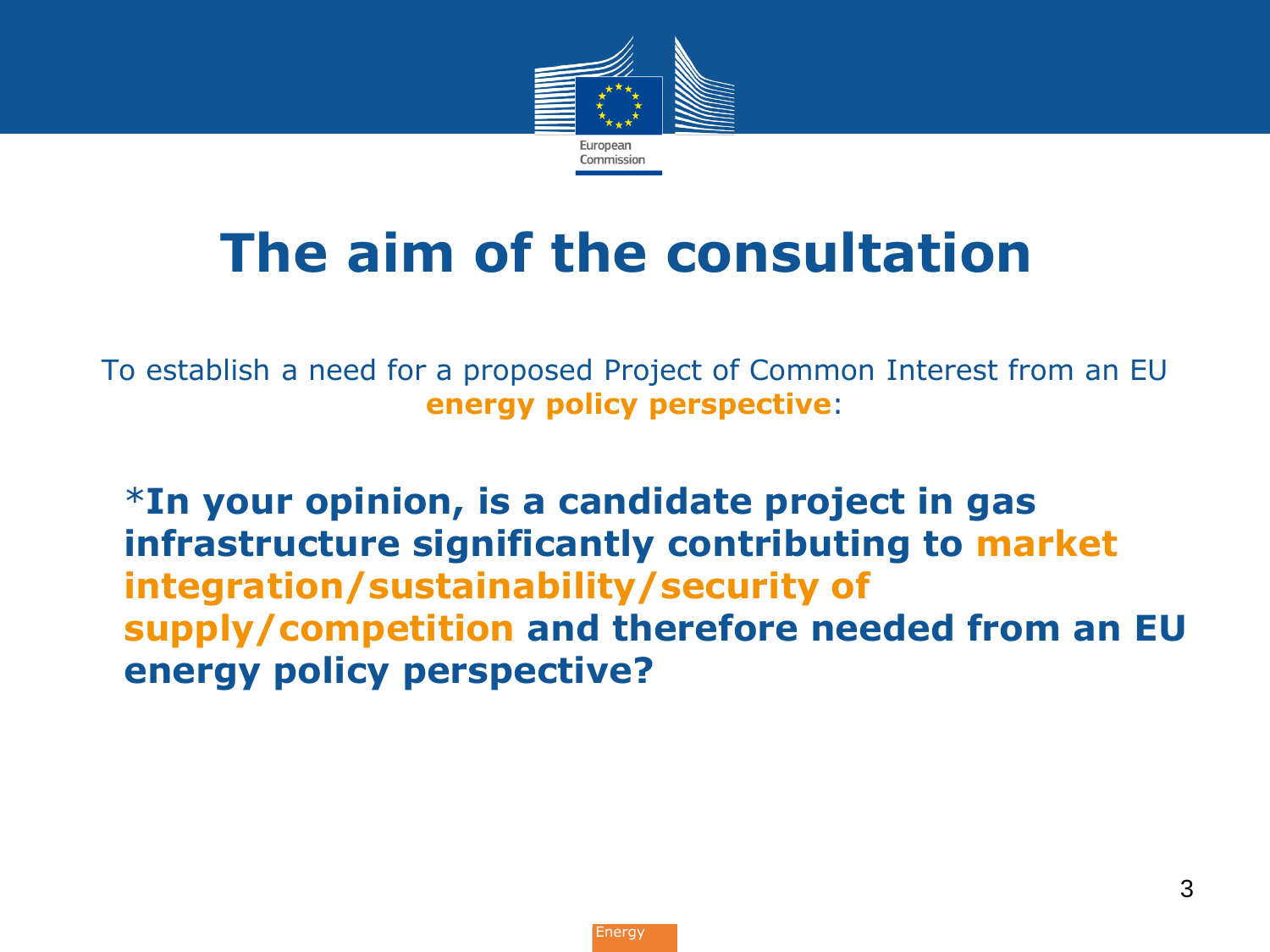

## **Consultation results**

27 replies submitted through the **EU Survey** (out of which 4 empty)

900+ replies submitted to the functional mailbox, approx. 90% mass mailing with identical replies from "Citizens"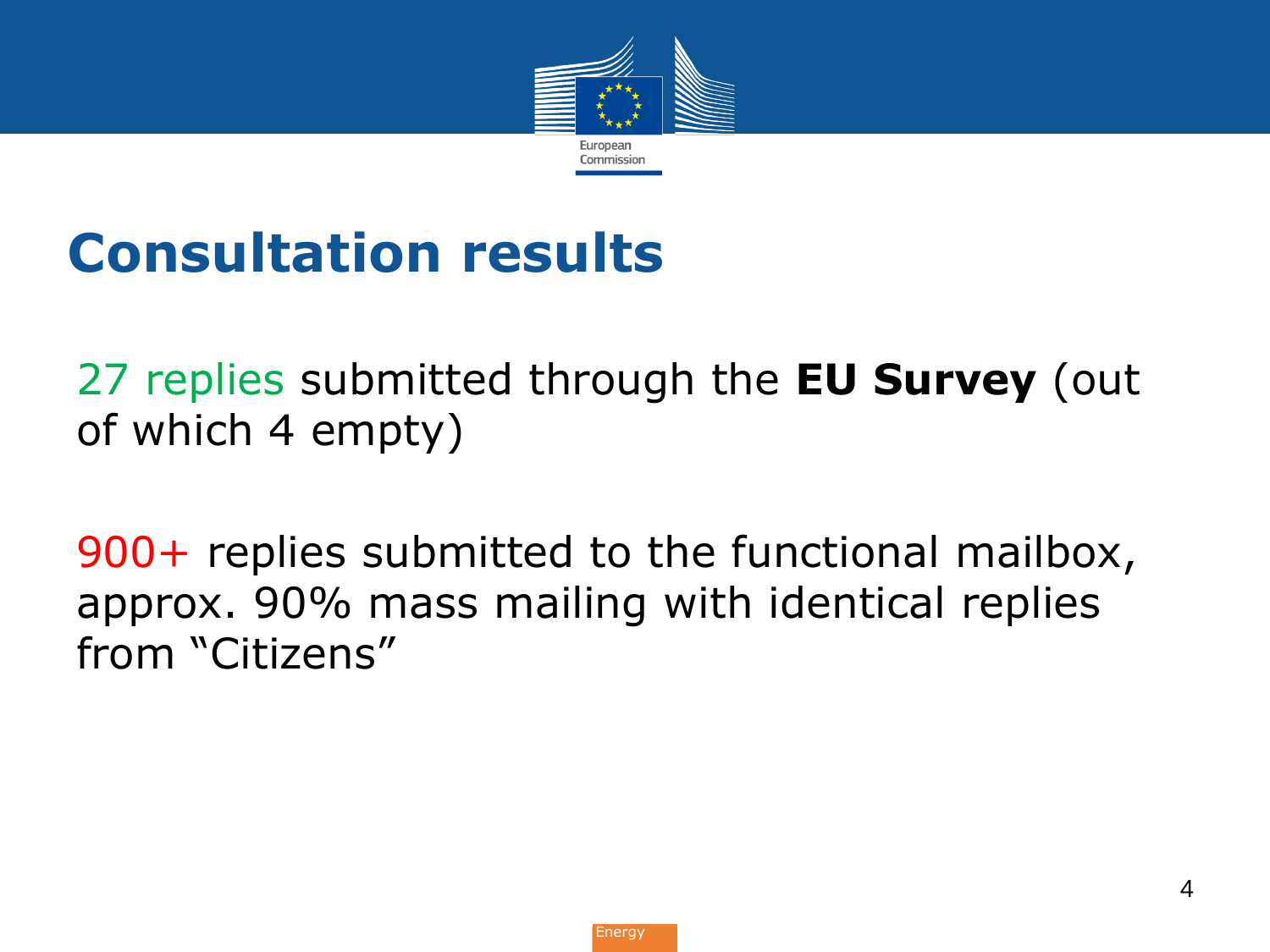

### **EU Survey: General Overview**

### **Participants per country**



participants from 14 countries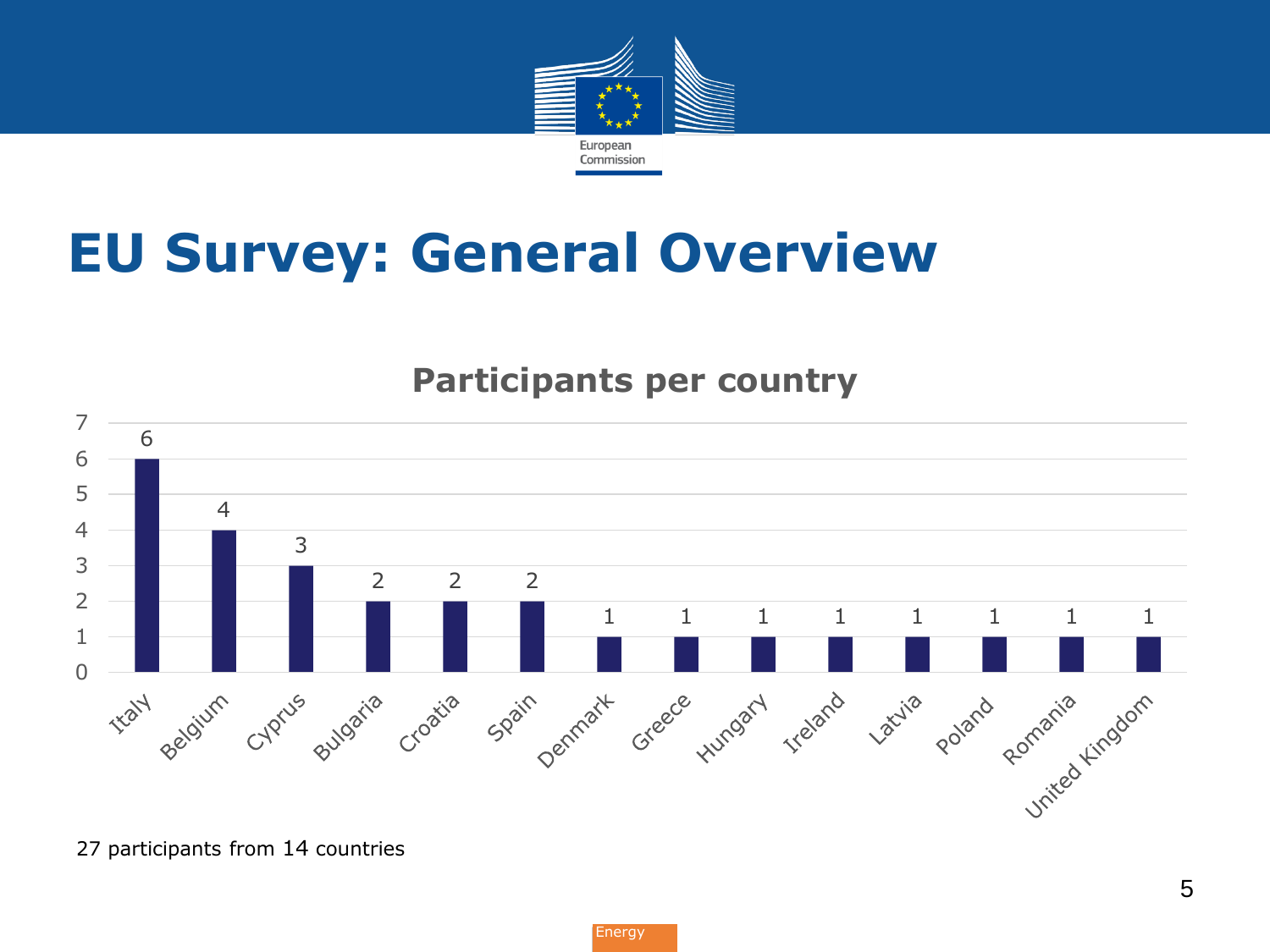

### **General Overview**



### **Participants per Type of Organization**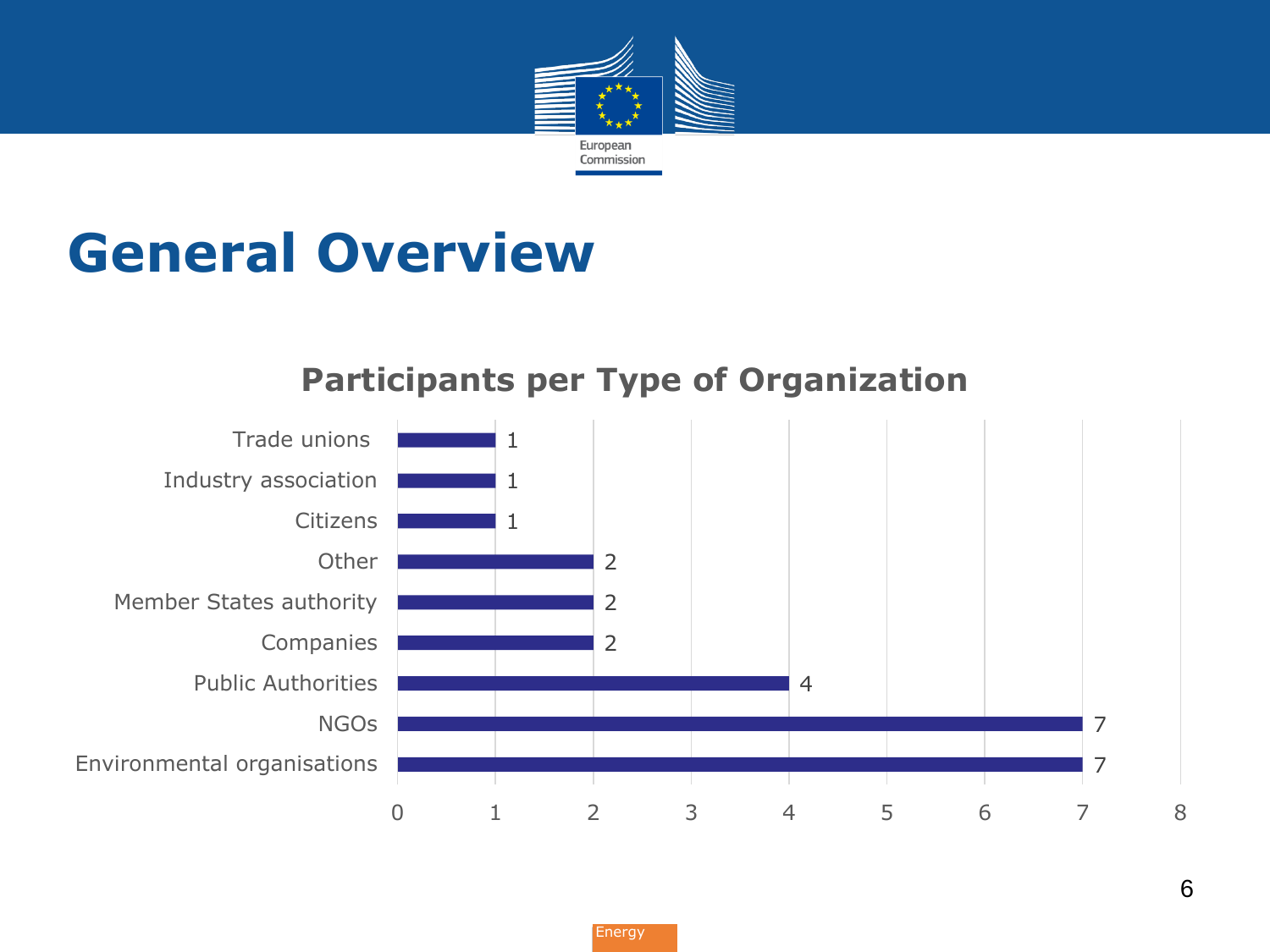

### **Comments per country**

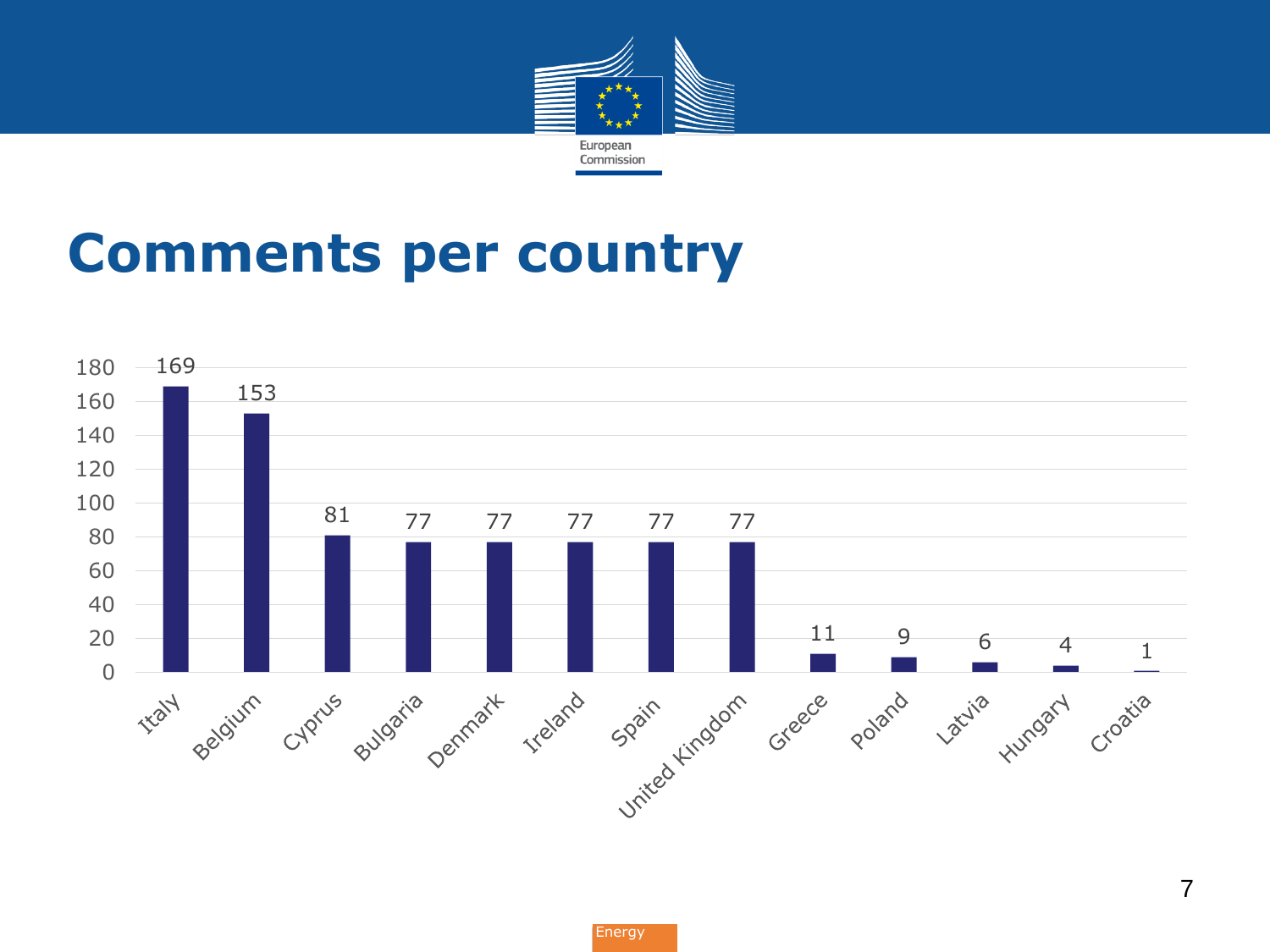

### **Comments per Type of Actor**

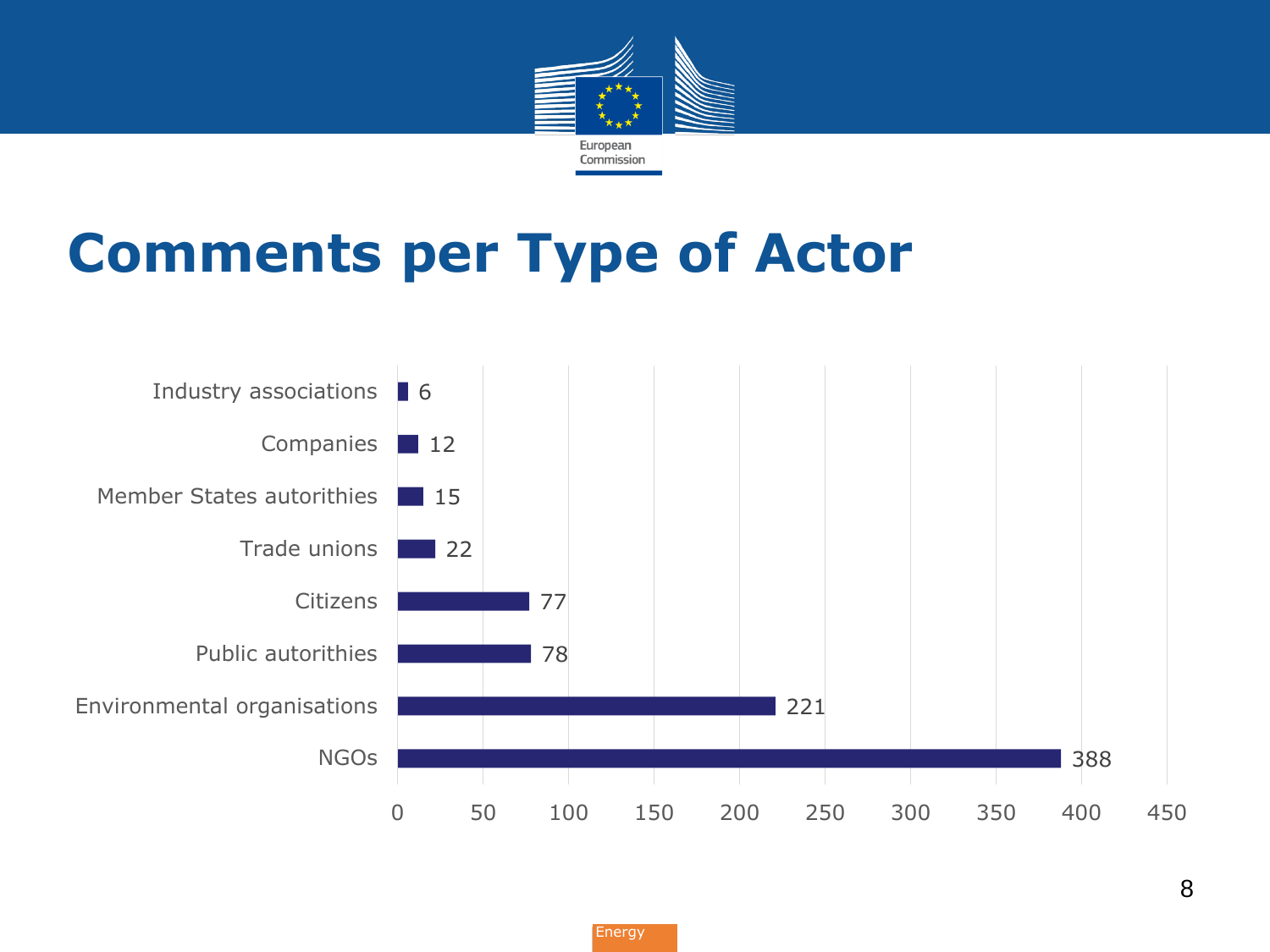

## **Comments Breakdown**

- 819 comments to the EU SURVEY
- 259 identical comments for projects ETR-N-921(Circular economy: waste to biomethane), TRA-F-1276 (Compressor station at Nea Messimvria), TRA-N-128 (Compressor Station Kipi), LNG-A-1146 (Cyprus Gas2EU), TRA-A-330 (EastMed Pipeline), TRA-A-10 (Poseidon Pipeline), TRA-N-137 (Interconnection Bulgaria – Serbia).
- On average 3 comments per project (excluding the abovementioned projects) – assessment of individual projects not meaningful



**negative** 

negative (projects ETR-N-921, TRA-F-1276, TRA-N-128, LNG-A-1146, TRA-A-330, TRA-A-10, TRA-N-137)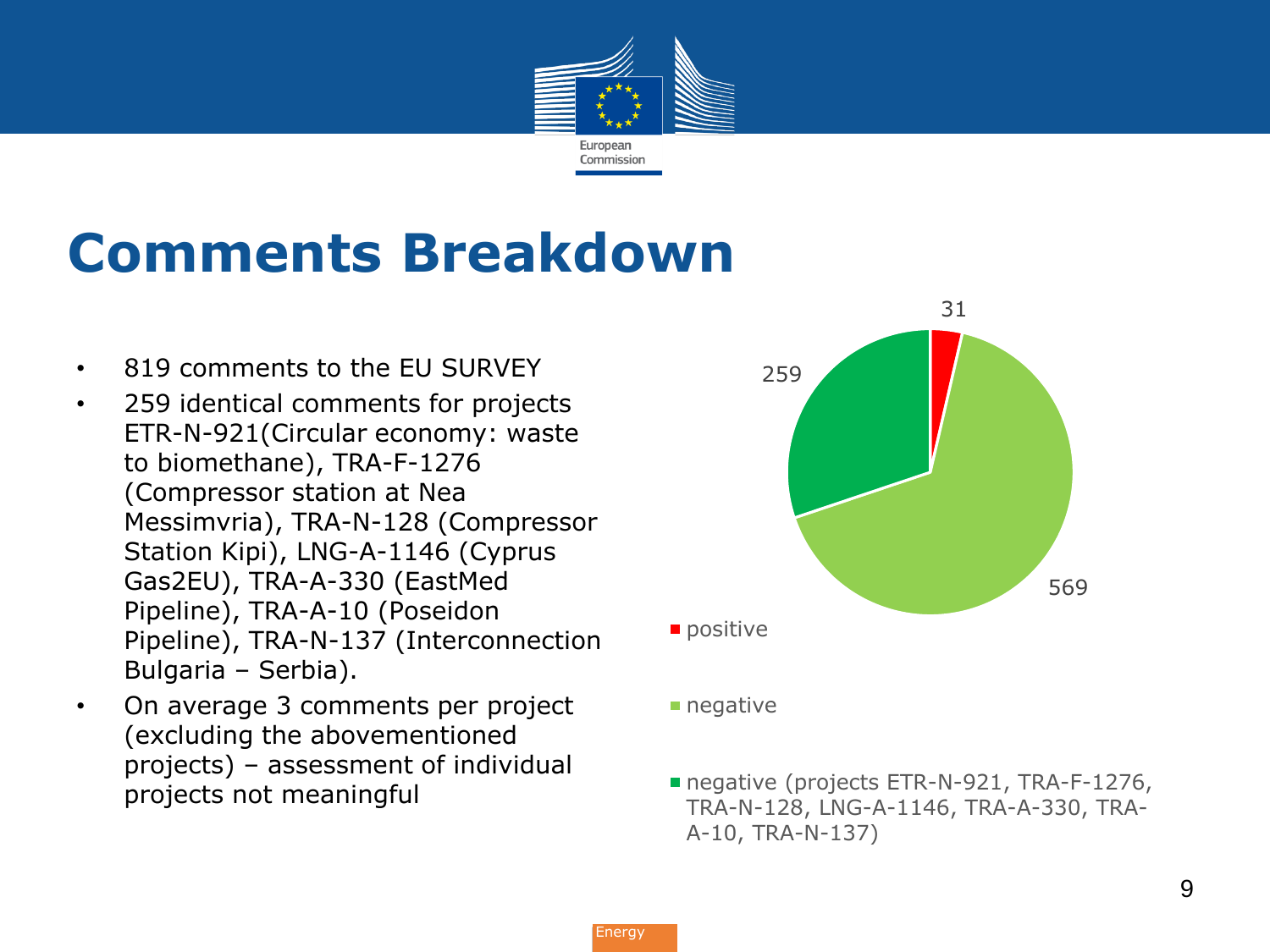

### **Engagement per Regional Groups**

|                 |     | Number of Comments Comments per Project |
|-----------------|-----|-----------------------------------------|
| <b>BEMIP</b>    | 78  | 3                                       |
| <b>NSI East</b> | 366 | 3                                       |
| NSI West        | 43  | $\mathcal{L}$                           |
| SGC             | 170 |                                         |

#### Number of Comments



BEMIP NSI East NSI West SGC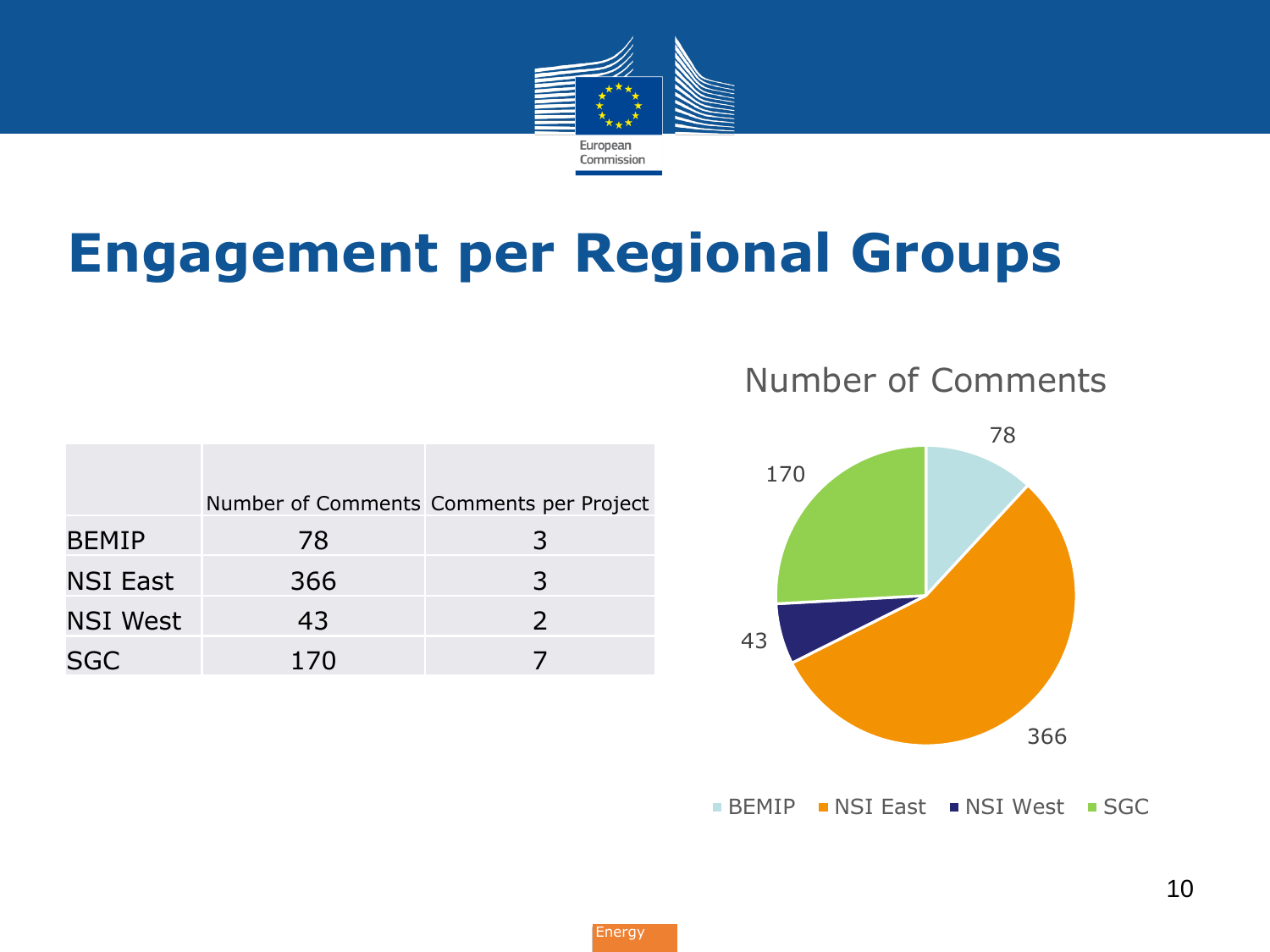

# **Main issues raised (1/2)**

A majority of replies from "environmental organizations" and "citizens" express opposition to the candidate gas PCIs due to:

- Incompatibility with climate neutrality
- Lack of need for further natural gas infrastructure in view of expected decline in demand
- Delays in project implementation
- Lack of economic viability of projects and dependence on public funding
- Local opposition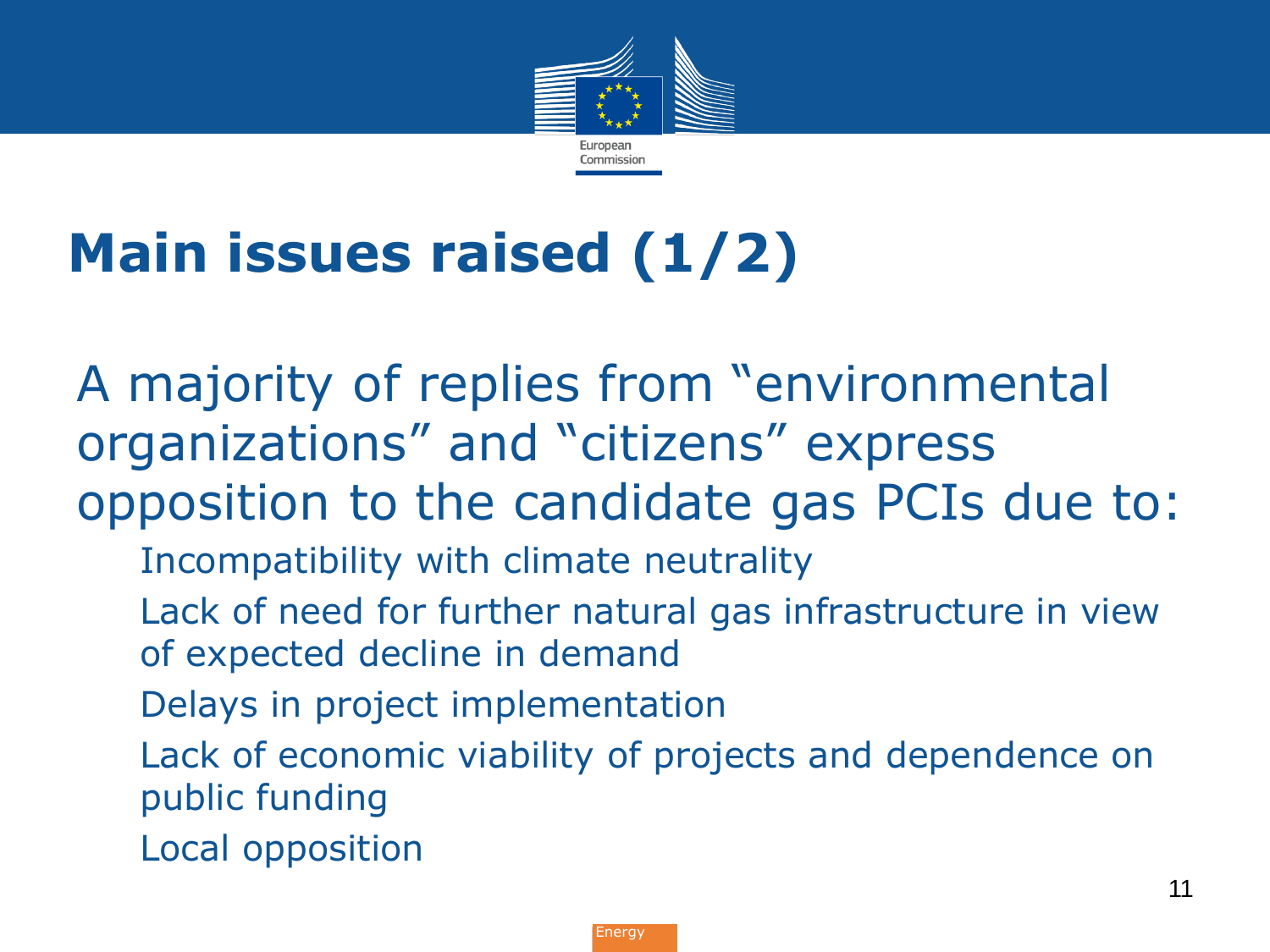

## **Main issues raised (2/2)**

Several replies from " project promoters" and "competent authorities" in support of the need for certain candidate PCIs